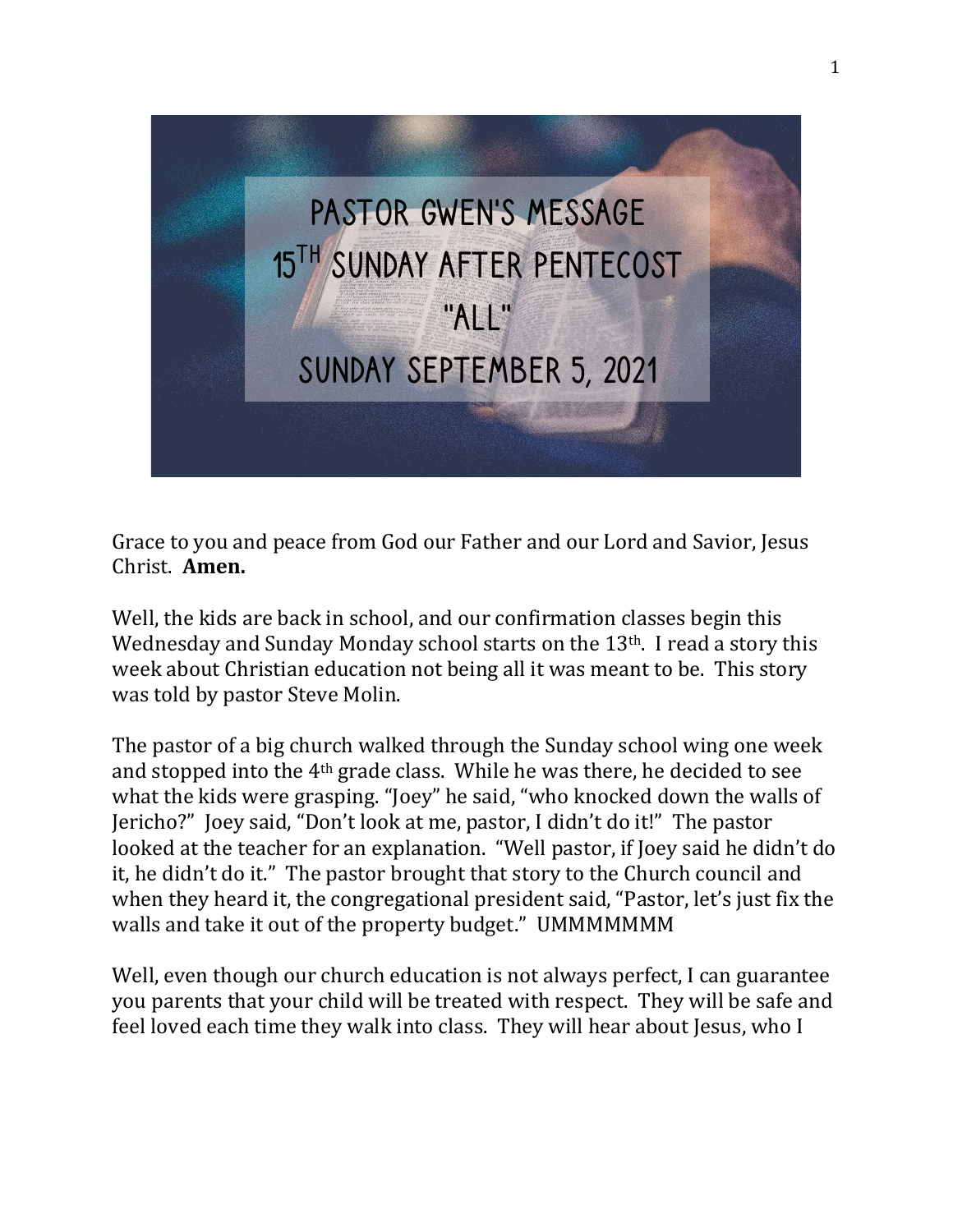pray they will come to know that He loves them as a unique and precious daughter or son.

And wouldn't that be wonderful if we could take that message out of our classrooms and share it with all the neighborhood kids. Heck, we should be sharing that with the adults in our cities, employees in large corporations and even the refugees from Afghanistan. We only need to listen to the news at night to see how many people do not know that they are a precious child of God and feel that love and acceptance in their souls. I fear most people do not feel valued and worthy of love from anyone.

Our Gospel story today is about two marginalized people. First, Jesus encounters a mother who comes to Him to advocate for her daughter who is possessed by an unclean spirit. Quite a unique story where Jesus does not heal her immediately or even go to her daughter. But rather he had an unusual comment, "Let the children be fed first, for it is not fair to take the children's food and throw it to the dogs." Wow sure sounds like Jesus is comparing her to a dog. Rather unlike the Jesus we know who would even go as far to lay down his life for our sins, right?

Well, this woman is from an area of non-Jews where the residents were considered sinners. They were notorious outsiders and believe it or not, the ethnic slur used by the Jews to refer to such people was "dogs". Still rather harsh for Jesus to use such a term. Maybe just maybe, Jesus was testing this mother. And we hear that she did not slink away, but rather held her ground as she replied, "Sir, even the dogs under the table eat the children's crumbs." Wow, quick thinking on her part, but she is not giving up on getting her daughter healed. Jesus recognizes her faith, and we remember she had bowed before him prior to their verbal interaction. Jesus heals her daughter, and she is sent off toward home to find her daughter healed.

You see even a little of Jesus' power and love was enough to save her daughter and she knew it. Her faith even moved Jesus. He did not have to go to her home and touch the girl. He did not ask God, the father, to step in for healing. Jesus did not even speak it into being. The daughter was healed. Simple as that.

In our second story, the process of healing is much different. Our deaf and speechless man is brought to Jesus by his friends. They were the ones who asked for healing for their friend. Jesus reacted differently for this healing. He took the man aside for some privacy and put his fingers in the man's ears and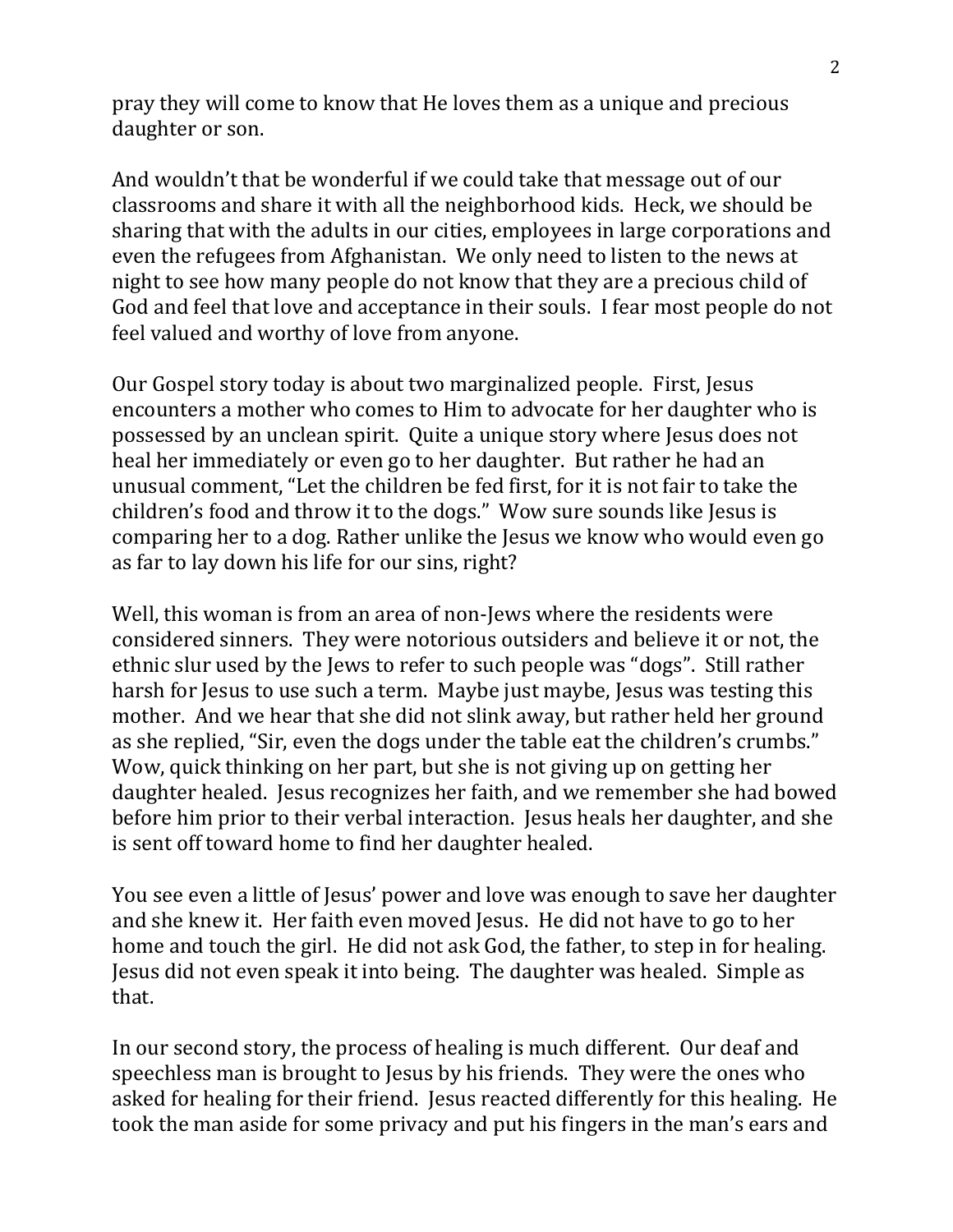put some of his spit on his tongue. Then Jesus sighed as he looked to heaven and commanded his ears and tongue to be opened. And they were. He was healed and then Jesus ordered the friends to tell no one.

Two miracles in our text today. Very different, different in people, circumstances, healing methods, yet the same result complete healing. Jesus is able to heal anyone, anytime, anyway, He wishes. We just need to be open to asking and open to accepting His grace-filled love and forgiveness. No one has to stay on the outside looking in. Everyone can 'be opened" or "Ephphatha" as Jesus said.

We as the Evangelical Lutheran Church in America are always drawing the circle large enough to include everyone possible. We try hard to put into practice the sentiments of St. Augustine that once said that the Church is the only organization in the world that exists for people who have not yet joined. I pray that none of you ever feel on the outside looking in. I do think that most of our members, no matter how long you have attended CTS are proud to say that this is your church. You share willingly your talents and skills to further the ministry of this congregation. "Christians Serving God by Serving Others". And if you are a visitor here today, whether frequent or not, I hope you feel welcome here. Actually, I think we smother new people, and they are afraid to come back for fear of being asked to join the new choir or be put on the council!

Last week, we had a new couple that joined us for worship and felt comfortable enough, after being asked no less than 5 times to stay for our church picnic, that they did, and I think had a nice time. They even asked if I would officiate at their wedding in June of 2022.

Whether you are new, old or somewhere in between in your participation in the life of this congregation know that we are always here to help. After all the Gospel is a free gift to anyone who will listen and Holy Communion is God's meal for us, all of us. You don't have to be a member to worship here, sing in this sanctuary, participate in our ministry or come to the Eucharist. This is God's church, and it is open to all. I think that is what God expects of all his Christian communities, to be open to everyone.

Yes, sometimes it is difficult to be in community together. It is not always easy to consider new things, especially when we are happy with doing things the way we have always done them. It is not always easy to listen to differing opinions. It is not always easy to share our thoughts and feelings with those